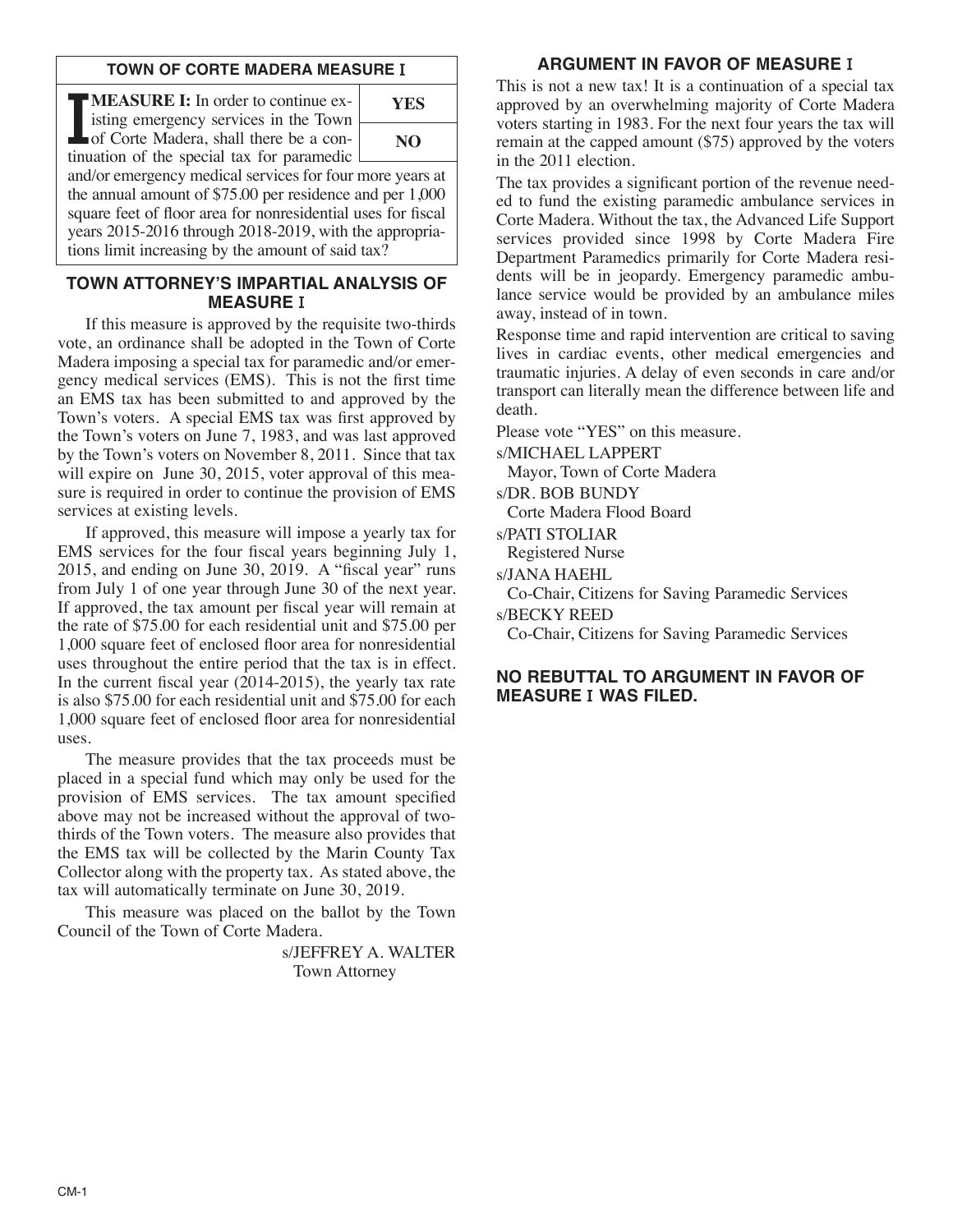# **ARGUMENT AGAINST MEASURE** I

Citizens for Sustainable Pension Plans recommends that you vote "NO" on Measure I. Our reasoning follows:

- Measure I requests taxpayer money to provide services that should be funded through the normal operating revenues of the Town.
- The Town has asked for funding to mask the systematic mismanagement of their operations.
- Money is fungible. A "YES" vote on Measure I is a vote to allow our elected officials to avoid setting priorities and allocating funds appropriately.
- The systematic mismanagement of operations is highlighted through excessive pensions and retiree medical plans.

Mismanaged pensions and other retirement plans are endemic in the public sector and the Town is no exception. These plans suffer from major problems:

- The plans are extremely generous. The value of the plans dwarfs the value of corresponding plans provided the private sector.
- In addition to their lavish plan costs, the plans are subject to extreme cost fluctuations and risk. The costs of plans are based upon very optimistic assumptions. Unless those assumptions are met (and they have not been this century), there is a funding shortfall (i.e., unfunded liability). This shortfall is recovered through increased contributions from the Town (i.e., the taxpayer).
- These higher contributions come at a cost. Either the Town reduces services or it requests more money. Measure I is an example of a request for more money from the taxpayer.

If taxpayers vote for Measure I, they are enabling the Town to continue its mismanagement by maintaining its rich and financially volatile retirement plans. A better idea is that the Town reform its plans to stabilize its budget and to eliminate the need for taxpayer requests such as Measure I.

Vote against this measure!

s/JODY MORALES

Founder and President, Citizens for Sustainable Pension Plans

## **REBUTTAL TO ARGUMENT AGAINST MEASURE** I

Citizens for Sustainable Pension Plans (CSPP) has a noble and worthwhile cause, but it makes the same argument against all tax measures, regardless of the facts and circumstances.

Revenue from paramedic tax measures approved by the voters has been supporting paramedic and emergency medical services in Corte Madera, and the rest of the Ross Valley, since 1983, and has been providing a local paramedic ambulance in Corte Madera since 1998. Without these funds, the service would never have existed. This measure continues that support, at the capped rate, for another four years. It cannot be used for any other purpose. These facts are not "masked"; they are in the measure itself.

The town is actively addressing the cost of pension plans and other post-employment benefits and has taken steps to reduce or reform the liability for these, as well as overall expenses. Among the changes are:

- Employees now pay their own and a portion of the employer's cost for their retirement benefits
- Retiree Health benefits have been significantly reduced
- Employees hired after 2012 have a significantly reduced pension benefit
- Employees were subject to unpaid work furloughs for 18 months
- Apparatus and equipment replacement has been deferred

Retirement cost reduction will take time, but the town is off to a good start.

Pension reform is important, but unrelated to the purpose of this tax.

Please vote "Yes" on Measure I.

s/JOAN VAUGHAN

Long-time Corte Madera Community Leader

s/LARRY REED

Retired CFO Highmark Capital

s/CLYDE MARQUART

Long-time Corte Madera Community Leader s/SUZI BEATIE

Long-time Corte Madera Community Leader

s/ROBERT RAVASIO

Councilmember, Town of Corte Madera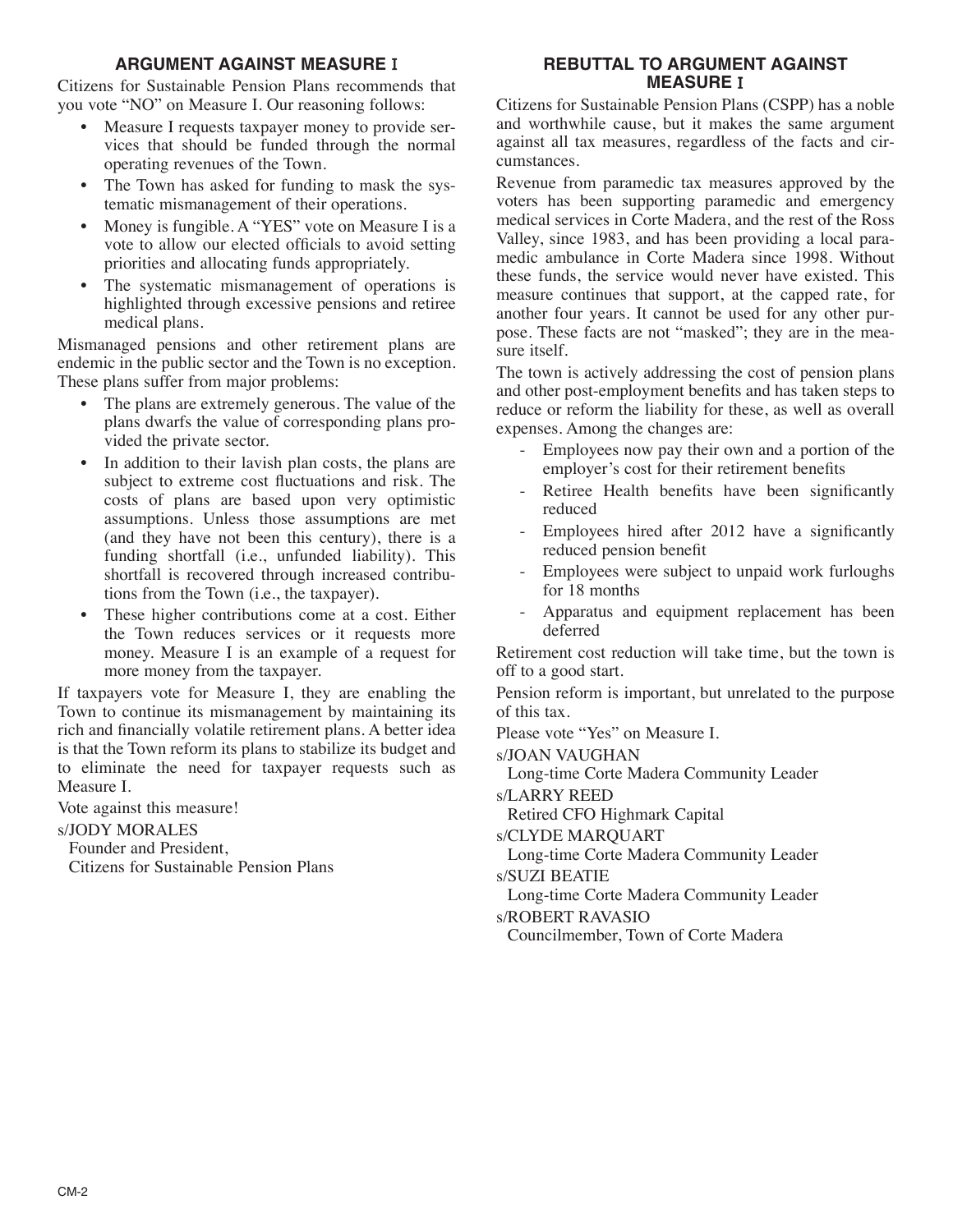# **FULL TEXT OF MEASURE** I

ORDINANCE NO. 941

AN ORDINANCE OF THE TOWN OF CORTE MADERA IMPOSING A SPECIAL TAX FOR PARAMEDIC AND/OR EMERGENCY MEDICAL SERVICES

The people of the Town of Corte Madera do ordain as follows:

Section 1: Chapter 3.50 of the Town of Corte Madera Municipal Code is hereby added to read as follows:

Chapter 3.50

### CORTE MADERA PARAMEDIC AND/OR EMERGENCY MEDICAL SERVICES TAX

3.50.010 Authority, purpose and intent.

- 3.50.020 Definitions.
- 3.50.030 Tax imposed.

3.50.040 Use of tax proceeds, appropriations limit.

- 3.50.050 Method of collection.
- 3.50.060 Delinquency.
- 3.50.070 Amendment of chapter.
- 3.50.080 Severability.
- 3.50.090 Two-thirds voter approval, effective date.
- 3.50.100 Sunset provision.
- 3.50.110 Execution.

3.50.010 Authority, purpose and intent. It is the sole purpose and intent of this chapter to impose a special tax on residential and nonresidential property within the Town of Corte Madera (Town) for paramedic and/or emergency medical services.

3.50.020 Definitions. The definitions given in this section shall govern the construction of this chapter.

(1) Floor area. "Floor area" shall be defined as the total enclosed area of all floors of a building measured to the outside face of the walls.

(2) Nonresidential Use. "Nonresidential use" shall be defined as any building which is designed, intended, or used for any purpose other than a residential use, including, but not limited to, commercial, industrial and office uses. A hotel, motel and all residential units contained therein, as defined below, shall be treated as a nonresidential use.

(3) Residential Unit. "Residential unit" shall be defined as each building or portion thereof, containing one or more rooms, a separate bathroom, and a single kitchen, as defined in Section 18.04.400 of the Corte Madera Municipal Code, designed for or occupied by one family or by one or more individuals.

3.50.030 Tax imposed. A special tax for the purpose outlined in Section 3.50.010 shall be imposed on nonresidential uses and on residential units in the amount specified below for each of the fiscal years 2015-2016 to 2018-2019.

(1) Nonresidential uses:

Seventy-five dollars (\$75.00) per year for each 1,000 square feet of floor area.

(2) Residential Units:

Seventy-five dollars (\$75.00) per year for each residential unit.

3.50.040 Use of tax proceeds, appropriations limit. The proceeds of the special tax imposed by this chapter shall be used solely for the purpose of providing paramedic and/or emergency medical services. The appropriations limit of the Town shall be increased by the proceeds received from this special tax for each of the four years of this special tax.

3.50.041 Creation of Special Account and Annual Report. The proceeds of the special tax imposed by this chapter shall be placed in a special fund to be used solely for the purpose of providing paramedic and/or emergency medical services. No later than January 1, 2017, and at least once a year thereafter, the Town's chief financial officer shall file a report with the Town Council in compliance with Cal. Gov't Code section 50075.3.

3.50.050 Method of collection. The special tax imposed by this chapter shall be due from every person who owns real property within the Town on which is located a residential unit(s) and/or a nonresidential use(s) and as reflected upon the rolls of the Marin County Assessor at the same time ad valorem tax is due. This special tax shall be collected by the Marin County Tax Collector at the same time, in the same manner, and subject to the same terms and conditions, including penalties and interest, as the ad valorem tax. The full amount due under this chapter shall constitute a debt to the Town. An action for the collection of any tax due hereunder may be commenced in the name of the Town, or its assignee, in any court having jurisdiction of the cause.

3.50.060 Delinquency. To any amount of the tax created by this chapter which becomes delinquent, the Marin County Tax Collector shall add a penalty in an amount equal to any penalty owing for delinquencies in the ad valorem property tax. The tax and penalty shall bear interest at the same rate as the rate for unpaid ad valorem tax until paid.

3.50.070 Amendment of chapter. The Town Council is hereby authorized to amend this chapter by three (3) affirmative votes of its members for the limited purposes of carrying out the general purposes of this chapter, to conform the provisions of this chapter to applicable state law, to permit the County Tax Collector to collect the special tax levied by this chapter, or to re-assign the duties of public officials under this chapter. In no event, however, may the Town Council increase the tax amount specified in Section 3.50.030 or modify the purposes for which the tax may be utilized as provided for in Section 3.50.040 without the approval of two-thirds of the voters of the Town voting on the question.

3.50.080 Severability. If any section, or part thereof, of this chapter is held invalid or unenforceable by any court and such judgment becomes final, then that section, or part thereof, may be amended by this Council, by a majority vote, to conform with the judgment of such court, provided such amendment is consistent with the purpose and intent of this chapter. If any section, subsection, sen